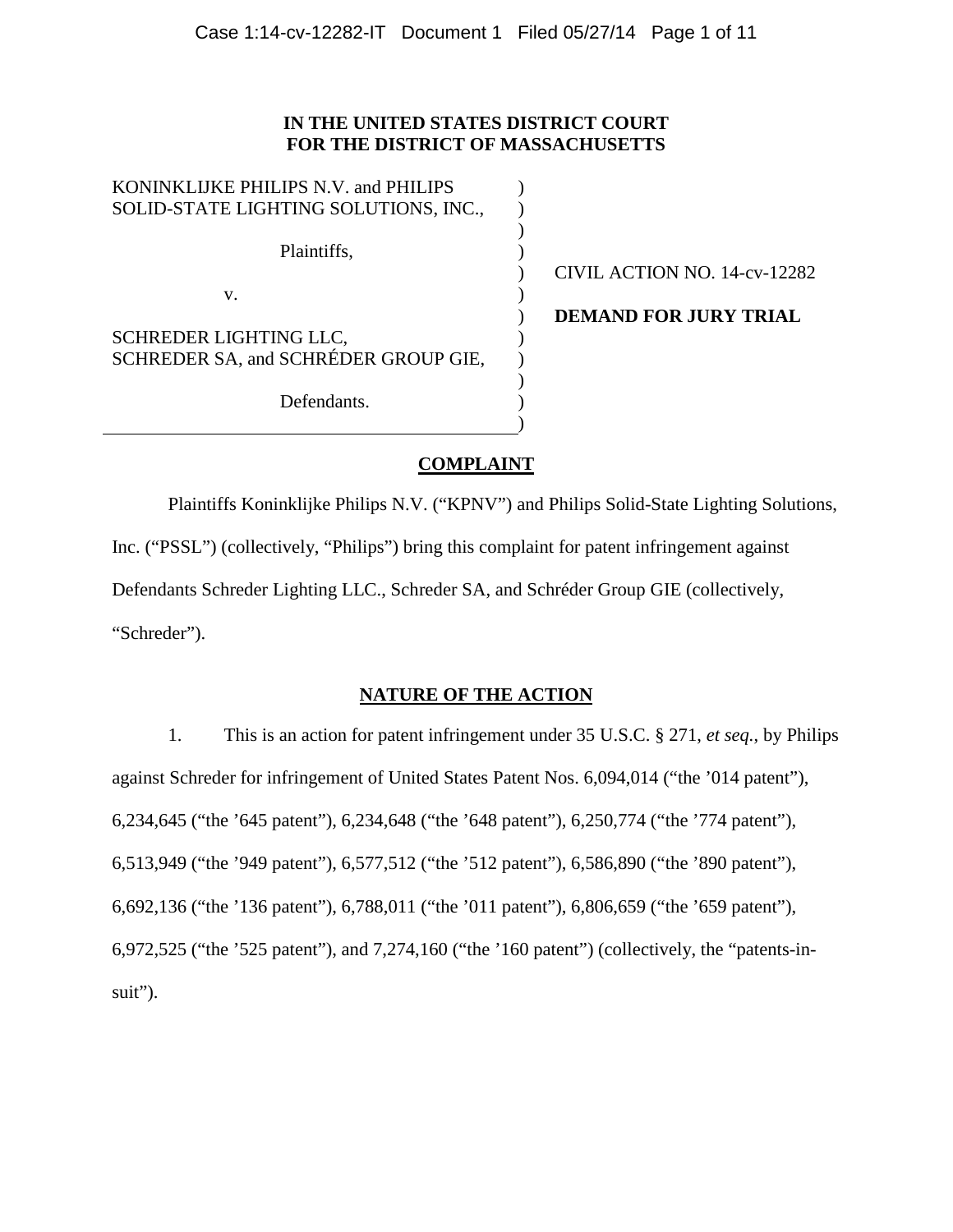#### **THE PARTIES**

2. Plaintiff Koninklijke Philips N.V., formerly known as Koninklijke Philips Electronics N.V., is a corporation organized and existing under the laws of the Netherlands, with a principal place of business at Breitner Center, Amstelplein 2, 1096 BC Amsterdam, The Netherlands.

3. Plaintiff Philips Solid-State Lighting Solutions, Inc. is a corporation organized and existing under the laws of Delaware, with a principal place of business at 3 Burlington Woods Drive, Burlington, Massachusetts 01803.

4. Upon information and belief, Defendant Schreder Lighting LLC is a limited liability company organized and existing under the laws of Delaware, with a principal place of business at 2105 Corporate Drive, Addison, Illinois 60101.

5. Upon information and belief, Defendant Schreder SA is a corporation organized and existing under the laws of Belgium, with a principal place of business at Rue de Lusambo 67, 1190 Bruxelles, Belgium.

6. Upon information and belief, Defendant Schréder Group GIE is an economic grouping of interest organized and existing under the laws of Belgium, with a principal place of business at Rue de Lusambo 67, 1190 Bruxelles, Belgium.

## **JURISDICTION AND VENUE**

7. This Court has subject matter jurisdiction over this action pursuant to 28 U.S.C. §§ 1331 and 1338.

8. Upon information and belief, Defendants have made, used, provided, sold, offered to sell, imported, or distributed to others for such purposes, lighting products and systems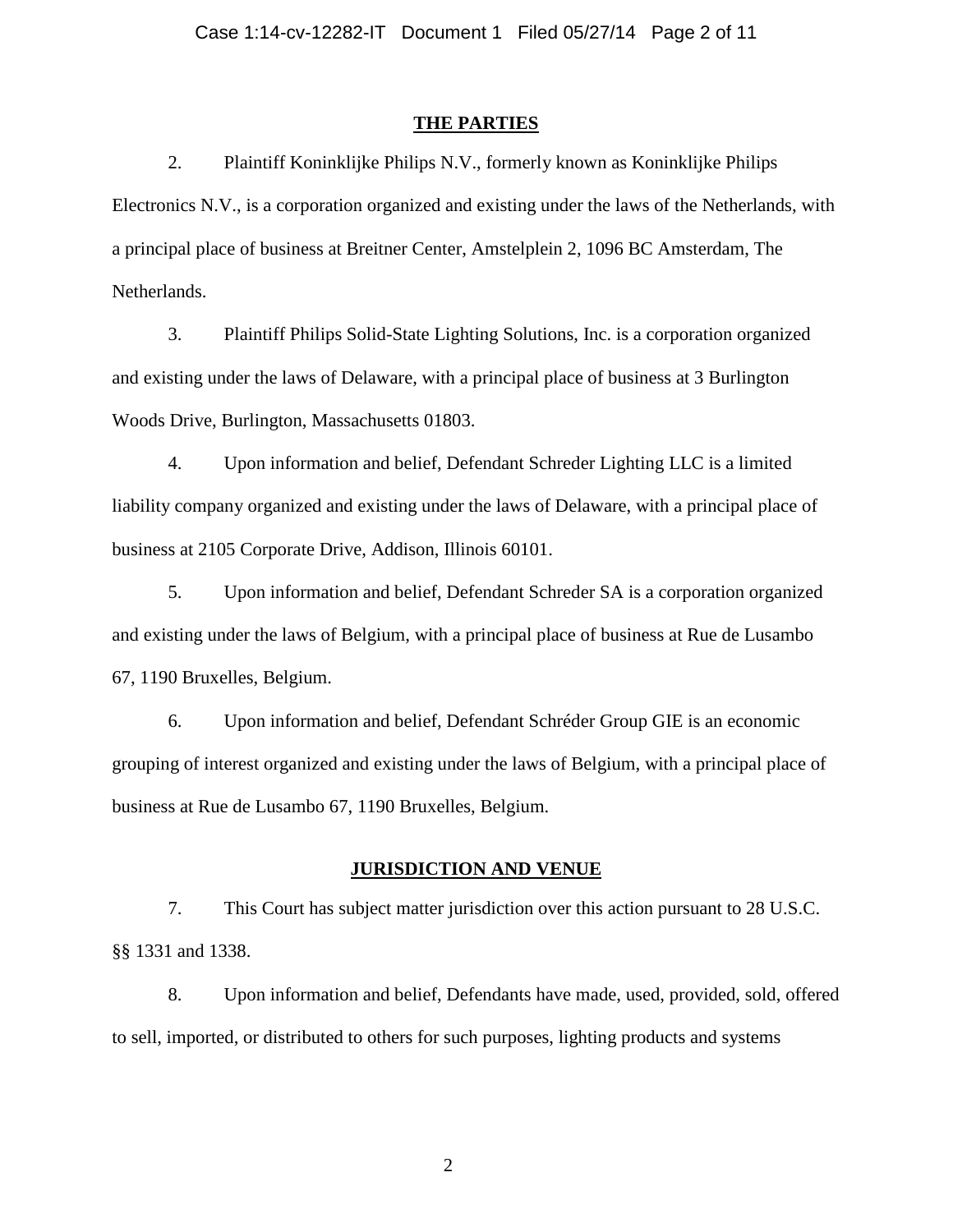#### Case 1:14-cv-12282-IT Document 1 Filed 05/27/14 Page 3 of 11

employing light-emitting diodes ("LEDs") for illumination ("LED Lighting Devices") throughout the United States, including Massachusetts and this judicial district.

9. Upon information and belief, Defendants maintain or have maintained continuous and systematic contacts with Massachusetts and this judicial district and have committed tortious activity within the district.

10. Venue is proper in this judicial district under 28 U.S.C. §§ 1391(b), (c) and/or 1400(b), as *inter alia* the Defendants are subject to personal jurisdiction in this district.

# **FACTUAL BACKGROUND**

11. Upon information and belief, Defendants' LED Lighting Devices include, without limitation, products under the Alura LED, FV32 LED, Hestia LED, Piano, Teceo, Akila, Isla LED, Modullum, Neos LED, and Nemo brands. Defendants' LED Lighting Devices include lighting products such as floodlight products, street-light products, residential-area lighting products, urban-area lighting products, and other luminaire-type lighting products.

### **COUNT I: PATENT INFRINGEMENT OF U.S. PATENT NO. 6,094,014**

12. Plaintiffs incorporate by reference paragraphs 1-11 as if fully set forth herein.

13. On July 25, 2000, the United States patent & Trademark Office ("Patent Office") duly and legally issued the '014 patent, entitled "Circuit Arrangement, and Signaling Light Provided with the Circuit Arrangement," to Marcel J. M. Bucks et al. Plaintiff KPNV is the assignee and owner of the '014 patent, a copy of which is attached hereto as Exhibit A.

14. Upon information and belief, Defendants are engaged in activities that infringe the '014 patent under 35. U.S.C. § 271 by making, using, offering to sell, selling and/or importing LED Lighting Devices, including without limitation their Alura LED family of products, in the United States.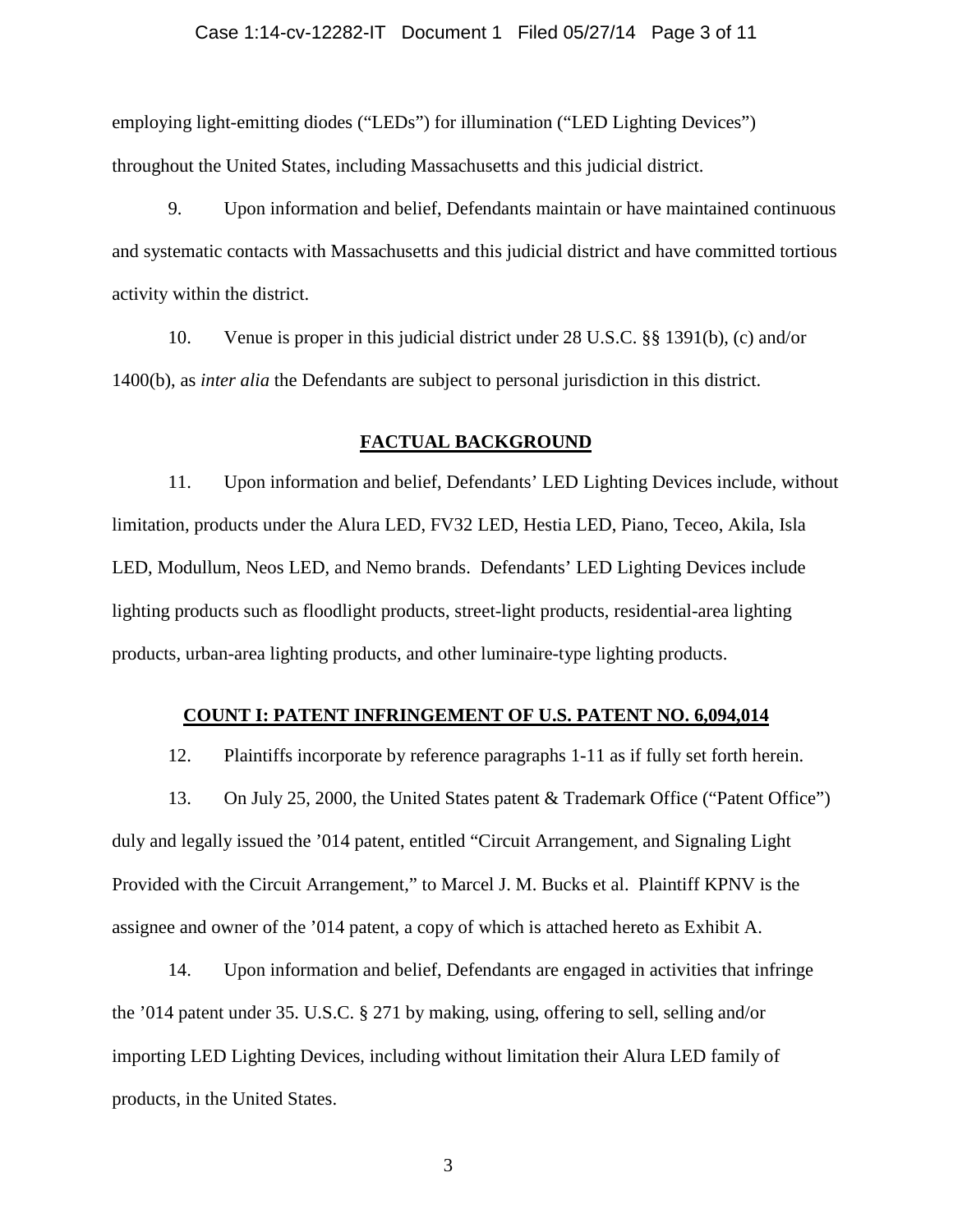#### Case 1:14-cv-12282-IT Document 1 Filed 05/27/14 Page 4 of 11

15. Upon information and belief, Defendants are aware of the '014 patent and their infringement is deliberate, willful, and in reckless disregard of Plaintiffs' patent rights.

16. Plaintiffs have been and continue to be injured by the infringing activities of Defendants.

#### **COUNT II: PATENT INFRINGEMENT OF U.S. PATENT NO. 6,234,645**

17. Plaintiffs incorporate by reference paragraphs 1-11 as if fully set forth herein.

18. On May 22, 2001, the Patent Office duly and legally issued the '645 patent, entitled "LED Lighting System for Producing White Light," to Herbert Friedrich Börner et al. Plaintiff KPNV is the assignee and owner of the '645 patent, a copy of which is attached hereto as Exhibit B.

19. Upon information and belief, Defendants are engaged in activities that infringe the '645 patent under 35. U.S.C. § 271 by making, using, offering to sell, selling and/or importing LED Lighting Devices, including without limitation their Neos 2 RGB + Amber products, in the United States.

20. Upon information and belief, Defendants are aware of the '645 patent and their infringement is deliberate, willful, and in reckless disregard of Plaintiffs' patent rights.

21. Plaintiffs have been and continue to be injured by the infringing activities of Defendants.

## **COUNT III: PATENT INFRINGEMENT OF U.S. PATENT NO. 6,234,648**

22. Plaintiffs incorporate by reference paragraphs 1-11 as if fully set forth herein.

23. On May 22, 2001, the Patent Office duly and legally issued the '648 patent, entitled "Lighting System," to Herbert F. Börner et al. Plaintiff KPNV is the assignee and owner of the '648 patent, a copy of which is attached hereto as Exhibit C.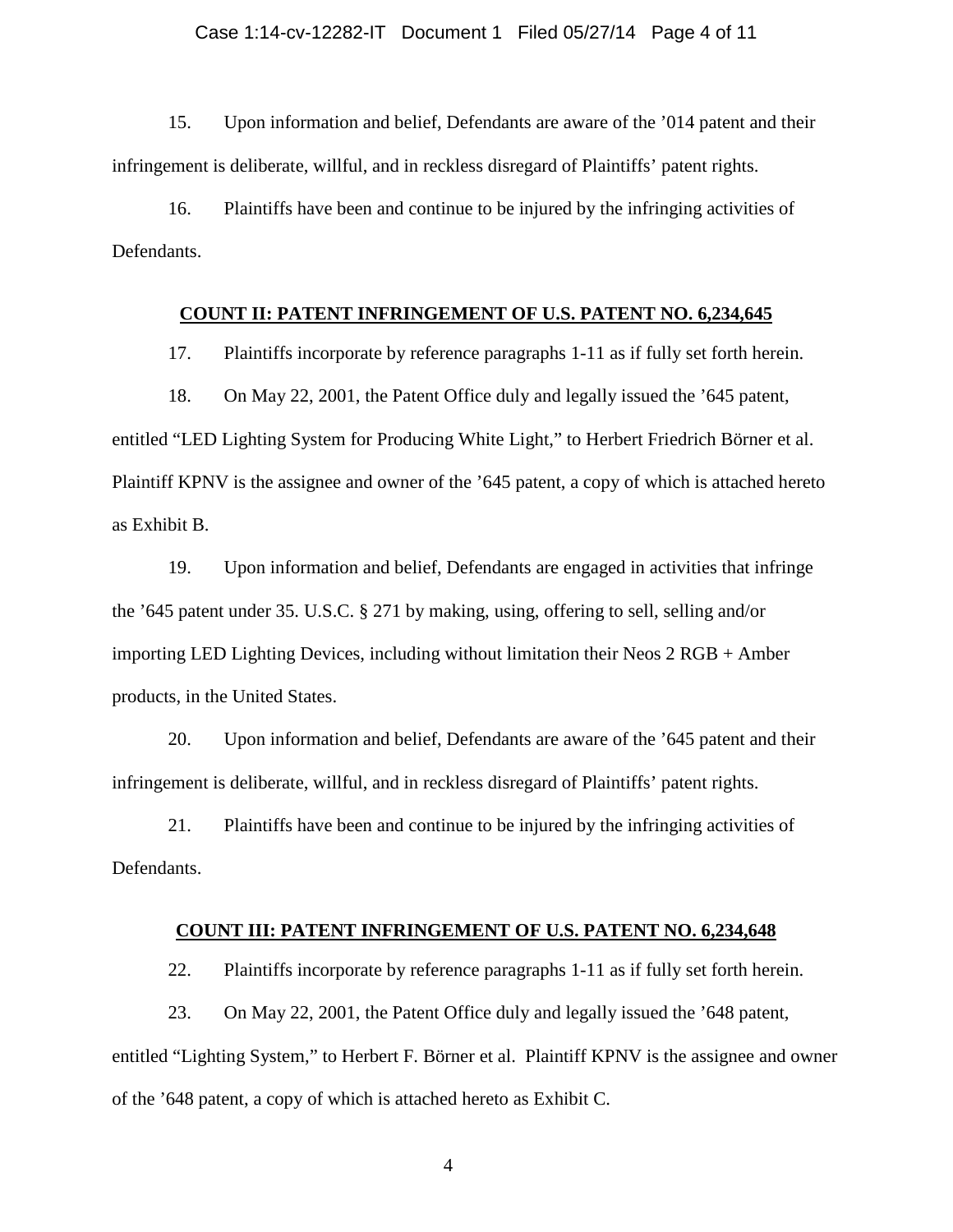#### Case 1:14-cv-12282-IT Document 1 Filed 05/27/14 Page 5 of 11

24. Upon information and belief, Defendants are engaged in activities that infringe the '648 patent under 35. U.S.C. § 271 by making, using, offering to sell, selling and/or importing LED Lighting Devices, including without limitation their Neos 2 RGB + White products, in the United States.

25. Upon information and belief, Defendants are aware of the '648 patent and their infringement is deliberate, willful, and in reckless disregard of Plaintiffs' patent rights.

26. Plaintiffs have been and continue to be injured by the infringing activities of Defendants.

#### **COUNT IV: PATENT INFRINGEMENT OF U.S. PATENT NO. 6,250,774**

27. Plaintiffs incorporate by reference paragraphs 1-11 as if fully set forth herein.

28. On June 26, 2001, the Patent Office duly and legally issued the '774 patent, entitled "Luminaire," to Simon H. A. Begemann et al. Plaintiff KPNV is the assignee and owner of the '774 patent, a copy of which is attached hereto as Exhibit D.

29. Upon information and belief, Defendants are engaged in activities that infringe the '774 patent under 35. U.S.C. § 271 by making, using, offering to sell, selling and/or importing LED Lighting Devices, including without limitation their Neos 1 and Neos 2 family of products, in the United States.

30. Upon information and belief, Defendants are aware of the '774 patent and their infringement is deliberate, willful, and in reckless disregard of Plaintiffs' patent rights.

31. Plaintiffs have been and continue to be injured by the infringing activities of Defendants.

# **COUNT V: PATENT INFRINGEMENT OF U.S. PATENT NO. 6,513,949**

32. Plaintiffs incorporate by reference paragraphs 1-11 as if fully set forth herein.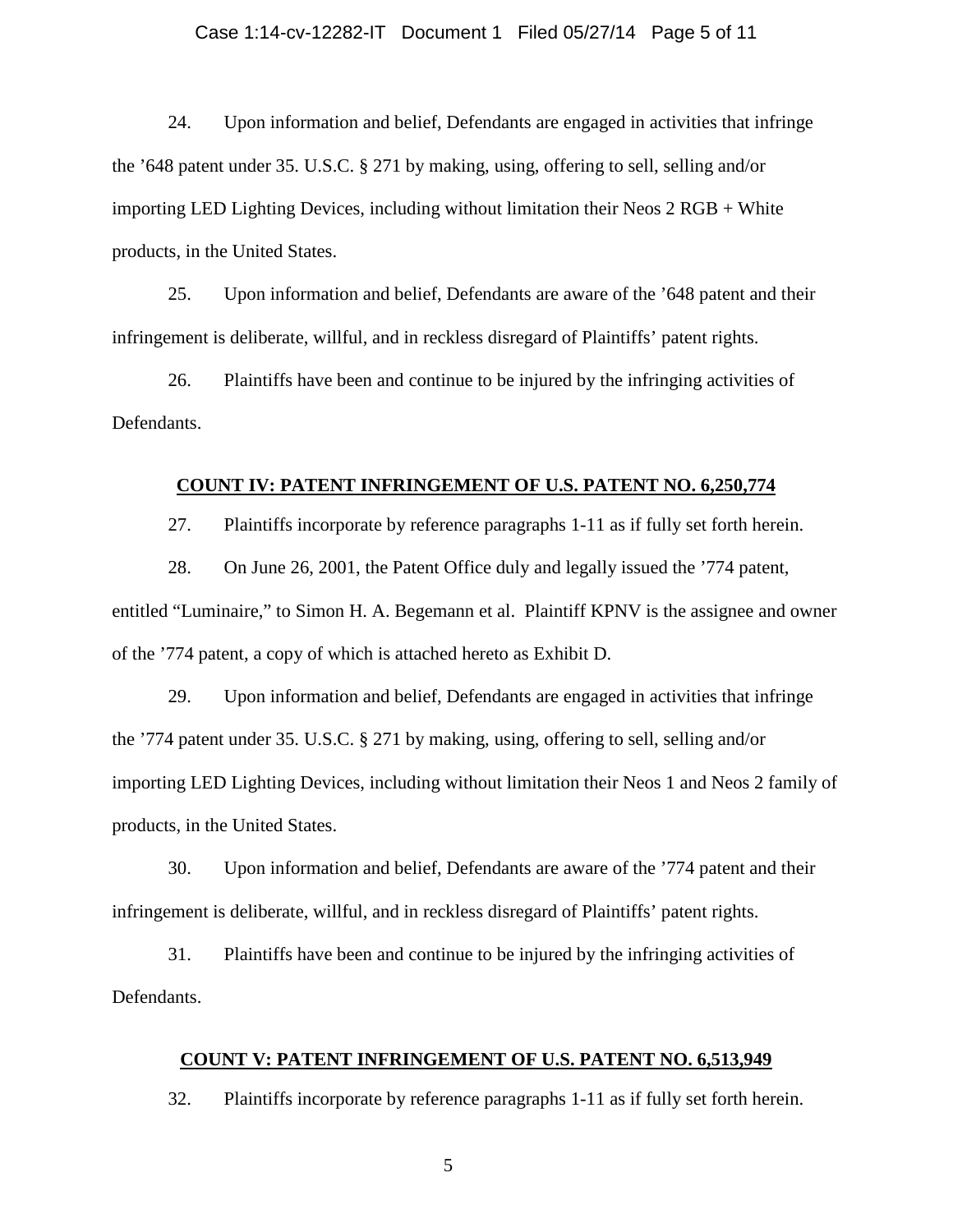#### Case 1:14-cv-12282-IT Document 1 Filed 05/27/14 Page 6 of 11

33. On February 4, 2003, the Patent Office duly and legally issued the '949 patent, entitled "LED/Phosphor-LED Hybrid Lighting Systems," to Thomas M. Marshall et al. Plaintiff KPNV is the assignee and owner of the '949 patent, a copy of which is attached hereto as Exhibit E.

34. Upon information and belief, Defendants are engaged in activities that infringe the '949 patent under 35. U.S.C. § 271 by making, using, offering to sell, selling and/or importing LED Lighting Devices, including without limitation their Neos 2 RGB + White products, in the United States.

35. Upon information and belief, Defendants are aware of the '949 patent and their infringement is deliberate, willful, and in reckless disregard of Plaintiffs' patent rights.

36. Plaintiffs have been and continue to be injured by the infringing activities of Defendants.

## **COUNT VI: PATENT INFRINGEMENT OF U.S. PATENT NO. 6,577,512**

37. Plaintiffs incorporate by reference paragraphs 1-11 as if fully set forth herein.

38. On June 10, 2003, the Patent Office duly and legally issued the '512 patent, entitled "Power Supply for LEDs," to Ajay Tripathi et al. Plaintiff KPNV is the assignee and owner of the '512 patent, a copy of which is attached hereto as Exhibit F.

39. Upon information and belief, Defendants are engaged in activities that infringe the '512 patent under 35. U.S.C. § 271 by making, using, offering to sell, selling and/or importing LED Lighting Devices, including without limitation their Alura LED family of products, in the United States.

40. Upon information and belief, Defendants are aware of the '512 patent and their infringement is deliberate, willful, and in reckless disregard of Plaintiffs' patent rights.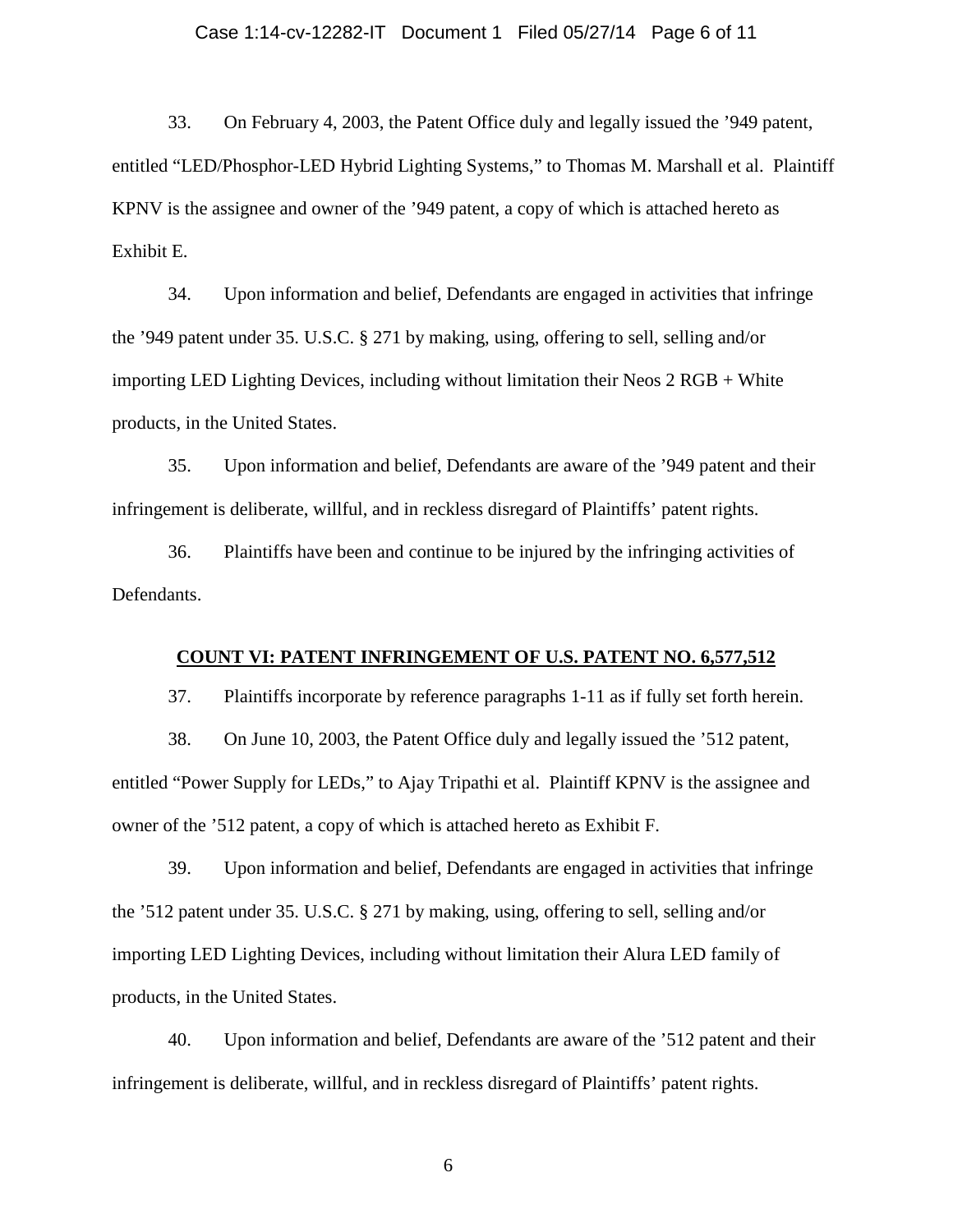#### Case 1:14-cv-12282-IT Document 1 Filed 05/27/14 Page 7 of 11

41. Plaintiffs have been and continue to be injured by the infringing activities of Defendants.

### **COUNT VII: PATENT INFRINGEMENT OF U.S. PATENT NO. 6,586,890**

42. Plaintiffs incorporate by reference paragraphs 1-11 as if fully set forth herein.

43. On July 1, 2003, the Patent Office duly and legally issued the '890 patent, entitled "LED Driver Circuit with PWM Output," to Young-Kee Min et al. Plaintiff KPNV is the assignee and owner of the '890 patent, a copy of which is attached hereto as Exhibit G.

44. Upon information and belief, Defendants are engaged in activities that infringe the '890 patent under 35. U.S.C. § 271 by making, using, offering to sell, selling and/or importing LED Lighting Devices, including without limitation their Alura family of products and their Neos 1 RGB, Neos 2 RGB + Amber, and Neos 2 RGB + White products, in the United States.

45. Upon information and belief, Defendants are aware of the '890 patent and their infringement is deliberate, willful, and in reckless disregard of Plaintiffs' patent rights.

46. Plaintiffs have been and continue to be injured by the infringing activities of Defendants.

# **COUNT VIII: PATENT INFRINGEMENT OF U.S. PATENT NO. 6,692,136**

47. Plaintiffs incorporate by reference paragraphs 1-11 as if fully set forth herein.

48. On February 17, 2004, the Patent Office duly and legally issued the '136 patent, entitled "LED/Phosphor-LED Hybrid Lighting Systems," to Thomas M. Marshall et al. Plaintiff KPNV is the assignee and owner of the '136 patent, a copy of which is attached hereto as Exhibit H.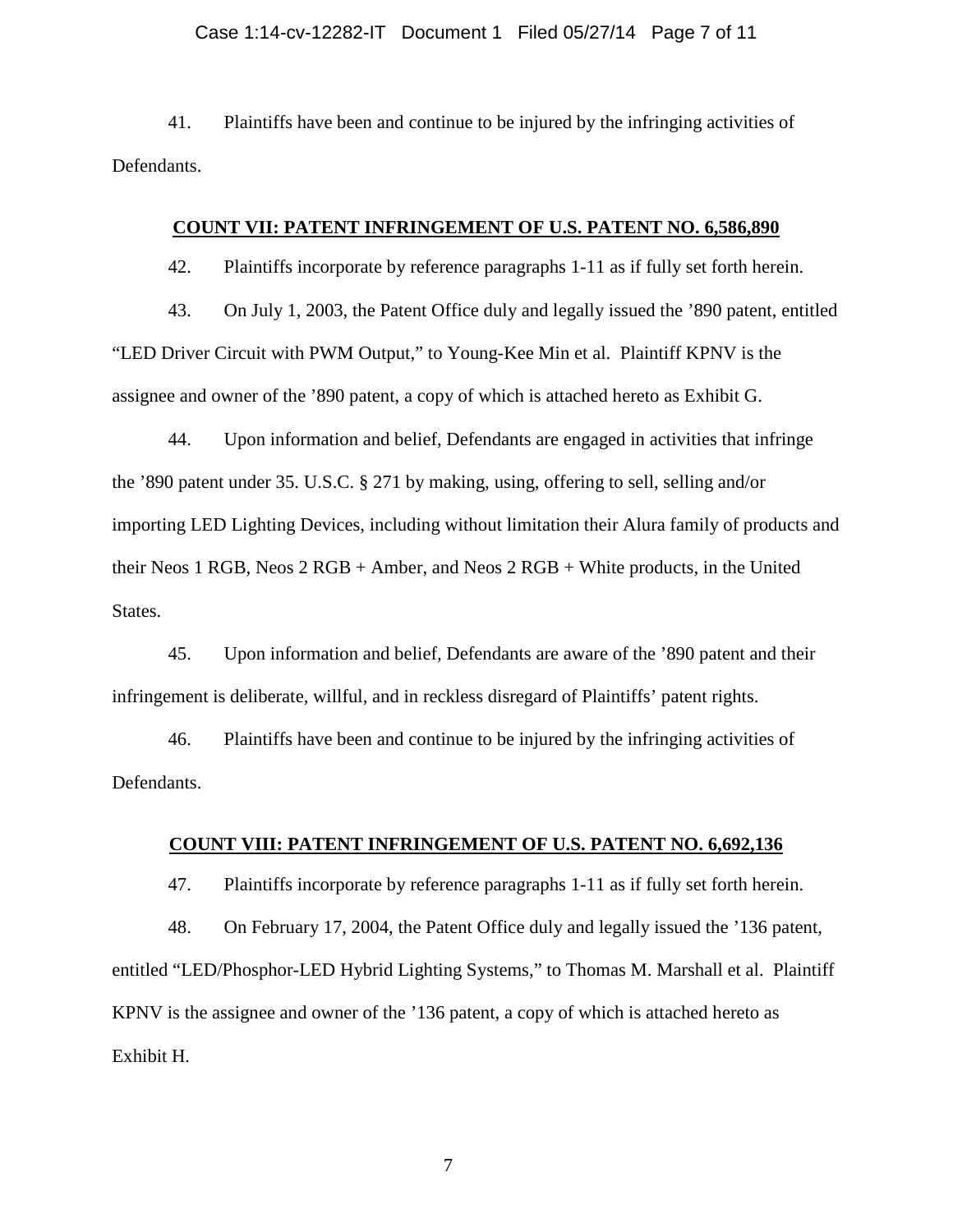#### Case 1:14-cv-12282-IT Document 1 Filed 05/27/14 Page 8 of 11

49. Upon information and belief, Defendants are engaged in activities that infringe the '136 patent under 35. U.S.C. § 271 by making, using, offering to sell, selling and/or importing LED Lighting Devices, including without limitation their Neos 2 RGB + White products, in the United States.

50. Upon information and belief, Defendants are aware of the '136 patent and their infringement is deliberate, willful, and in reckless disregard of Plaintiffs' patent rights.

51. Plaintiffs have been and continue to be injured by the infringing activities of Defendants.

#### **COUNT IX: PATENT INFRINGEMENT OF U.S. PATENT NO. 6,788,011**

52. Plaintiffs incorporate by reference paragraphs 1-11 as if fully set forth herein.

53. On September 7, 2004, the Patent Office duly and legally issued the '011 patent, entitled "Multicolored LED Lighting Method and Apparatus," to George G. Mueller et al. Plaintiff PSSL is the assignee and owner of the '011 patent, a copy of which is attached hereto as Exhibit I.

54. Upon information and belief, Defendants are engaged in activities that infringe the '011 patent under 35. U.S.C. § 271 by making, using, offering to sell, selling and/or importing LED Lighting Devices, including without limitation the Neos 1 RGB, Neos 2 RGB + Amber, and Neos 2 RGB + White products, in the United States.

55. Upon information and belief, Defendants are aware of the '011 patent and their infringement is deliberate, willful, and in reckless disregard of Plaintiffs' patent rights.

56. Plaintiffs have been and continue to be injured by the infringing activities of Defendants.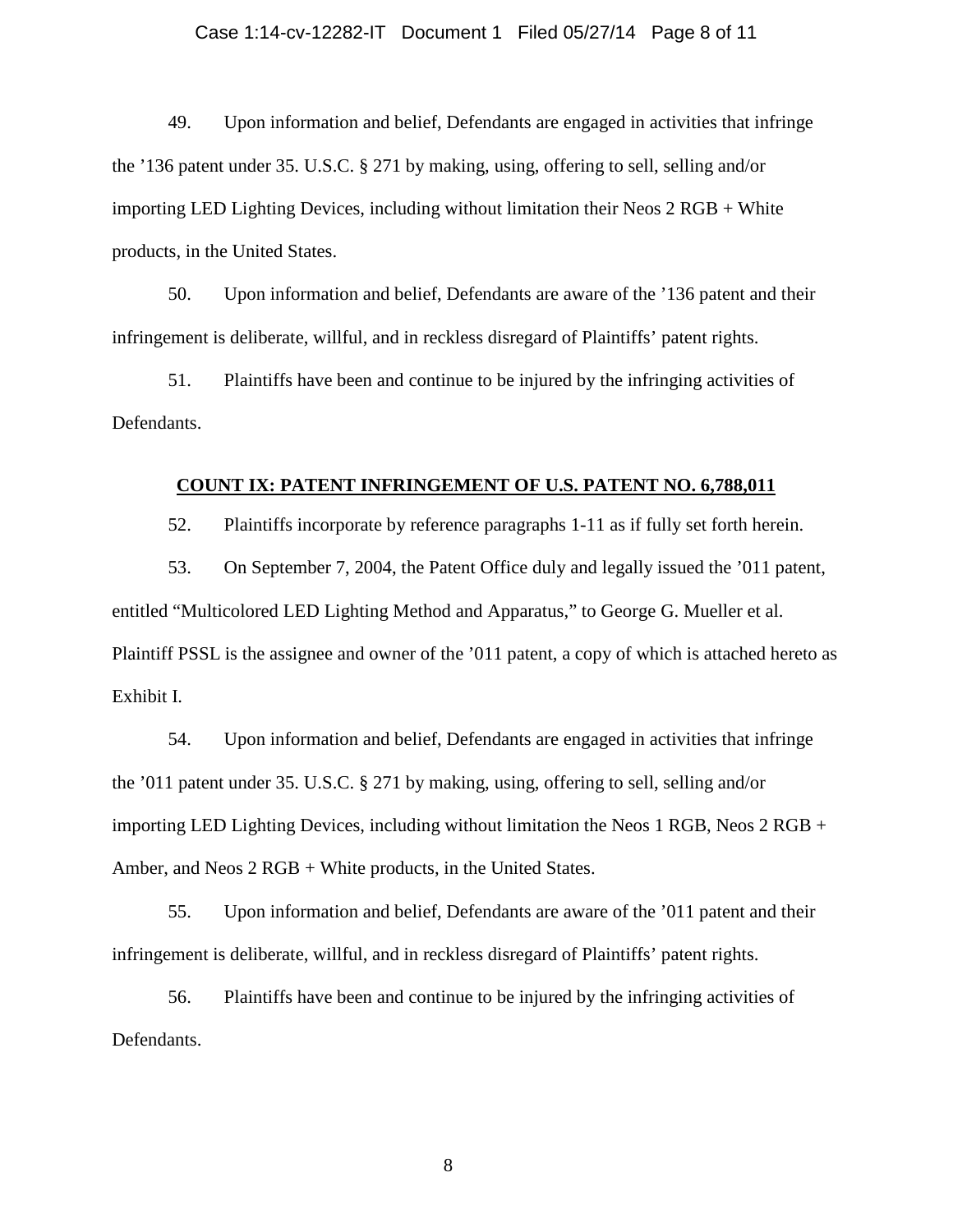## **COUNT X: PATENT INFRINGEMENT OF U.S. PATENT NO. 6,806,659**

57. Plaintiffs incorporate by reference paragraphs 1-11 as if fully set forth herein.

58. On October 19, 2004, the Patent Office duly and legally issued the '659 patent, entitled "Multicolored LED Lighting Method and Apparatus," to George G. Mueller et al. Plaintiff PSSL is the assignee and owner of the '659 patent, a copy of which is attached hereto as Exhibit J.

59. Upon information and belief, Defendants are engaged in activities that infringe the '659 patent under 35. U.S.C. § 271 by making, using, offering to sell, selling and/or importing LED Lighting Devices, including without limitation their Neos 1 RGB, Neos 2 RGB + Amber, and Neos 2 RGB + White products, in the United States.

60. Upon information and belief, Defendants are aware of the '659 patent and their infringement is deliberate, willful, and in reckless disregard of Plaintiffs' patent rights.

61. Plaintiffs have been and continue to be injured by the infringing activities of Defendants.

# **COUNT XI: PATENT INFRINGEMENT OF U.S. PATENT NO. 6,972,525**

62. Plaintiffs incorporate by reference paragraphs 1-11 as if fully set forth herein.

63. On December 6, 2005, the Patent Office duly and legally issued the '525 patent, entitled "LED Switching Arrangement," to Marcel Johannes Maria Bucks et al. Plaintiff KPNV is the assignee and owner of the '525 patent, a copy of which is attached hereto as Exhibit K.

64. Upon information and belief, Defendants are engaged in activities that infringe the '525 patent under 35. U.S.C. § 271 by making, using, offering to sell, selling and/or importing LED Lighting Devices, including without limitation the Alura family of products, in the United States.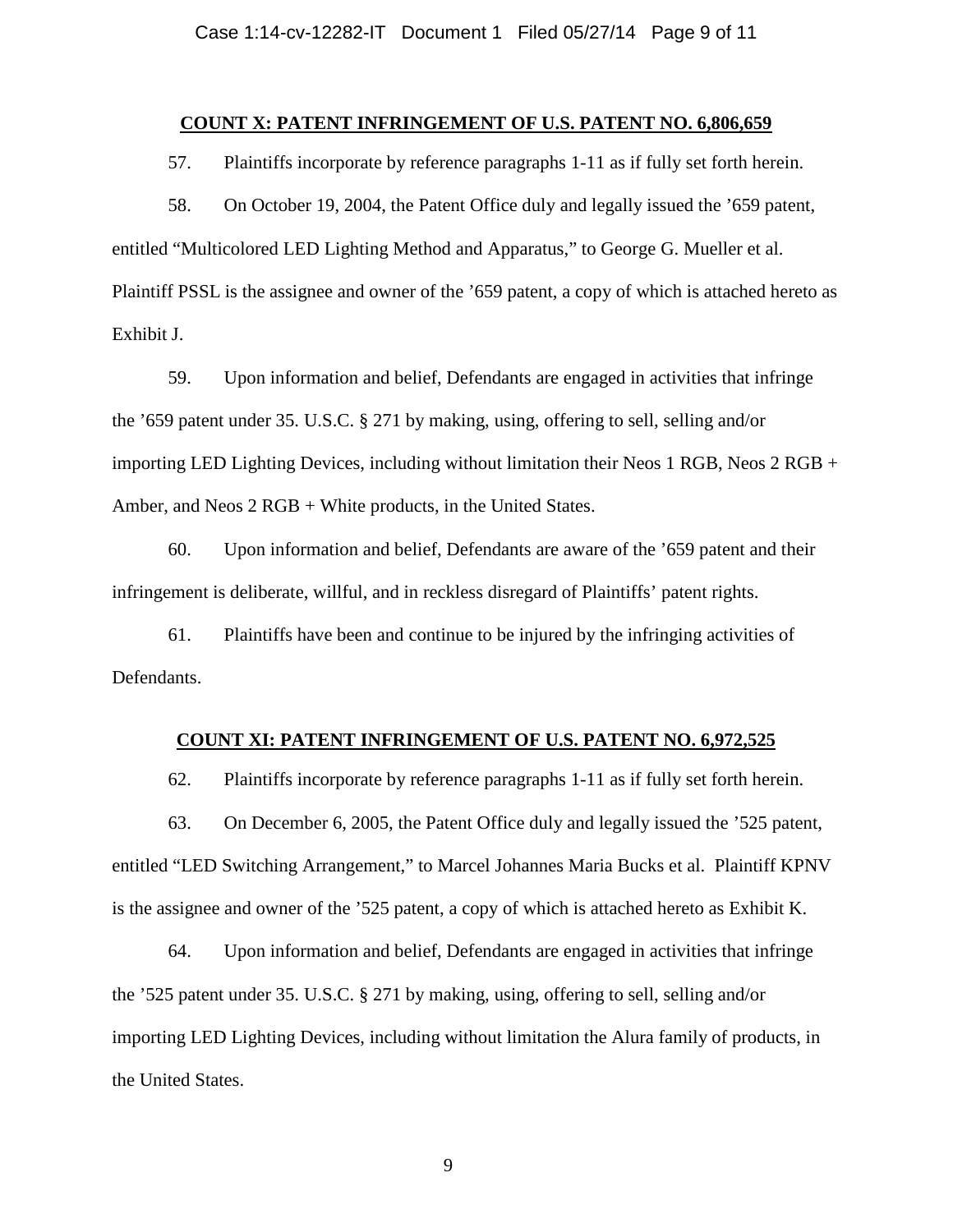65. Upon information and belief, Defendants are aware of the '525 patent and their infringement is deliberate, willful, and in reckless disregard of Plaintiffs' patent rights.

66. Plaintiffs have been and continue to be injured by the infringing activities of Defendants.

## **COUNT XII: PATENT INFRINGEMENT OF U.S. PATENT NO. 7,274,160**

67. Plaintiffs incorporate by reference paragraphs 1-11 as if fully set forth herein.

68. On September 25, 2007, the Patent Office duly and legally issued the '160 patent, entitled "Multicolored Lighting Method and Apparatus," to George G. Mueller et al. Plaintiff PSSL is the assignee and owner of the '160 patent, a copy of which is attached hereto as Exhibit L.

69. Upon information and belief, Defendants are engaged in activities that infringe the '160 patent under 35. U.S.C. § 271 by making, using, offering to sell, selling and/or importing LED Lighting Devices, including without limitation their Neos 1 RGB, Neos 2 RGB + Amber, and Neos 2 RGB + White products, in the United States.

70. Upon information and belief, Defendants are aware of the '160 patent and their infringement is deliberate, willful, and in reckless disregard of Plaintiffs' patent rights.

71. Plaintiffs have been and continue to be injured by the infringing activities of Defendants.

#### **PRAYER FOR RELIEF**

WHEREFORE, Plaintiffs respectfully request the following relief:

(a) a declaration that Defendants infringe the patents-in-suit and a final judgment incorporating same;